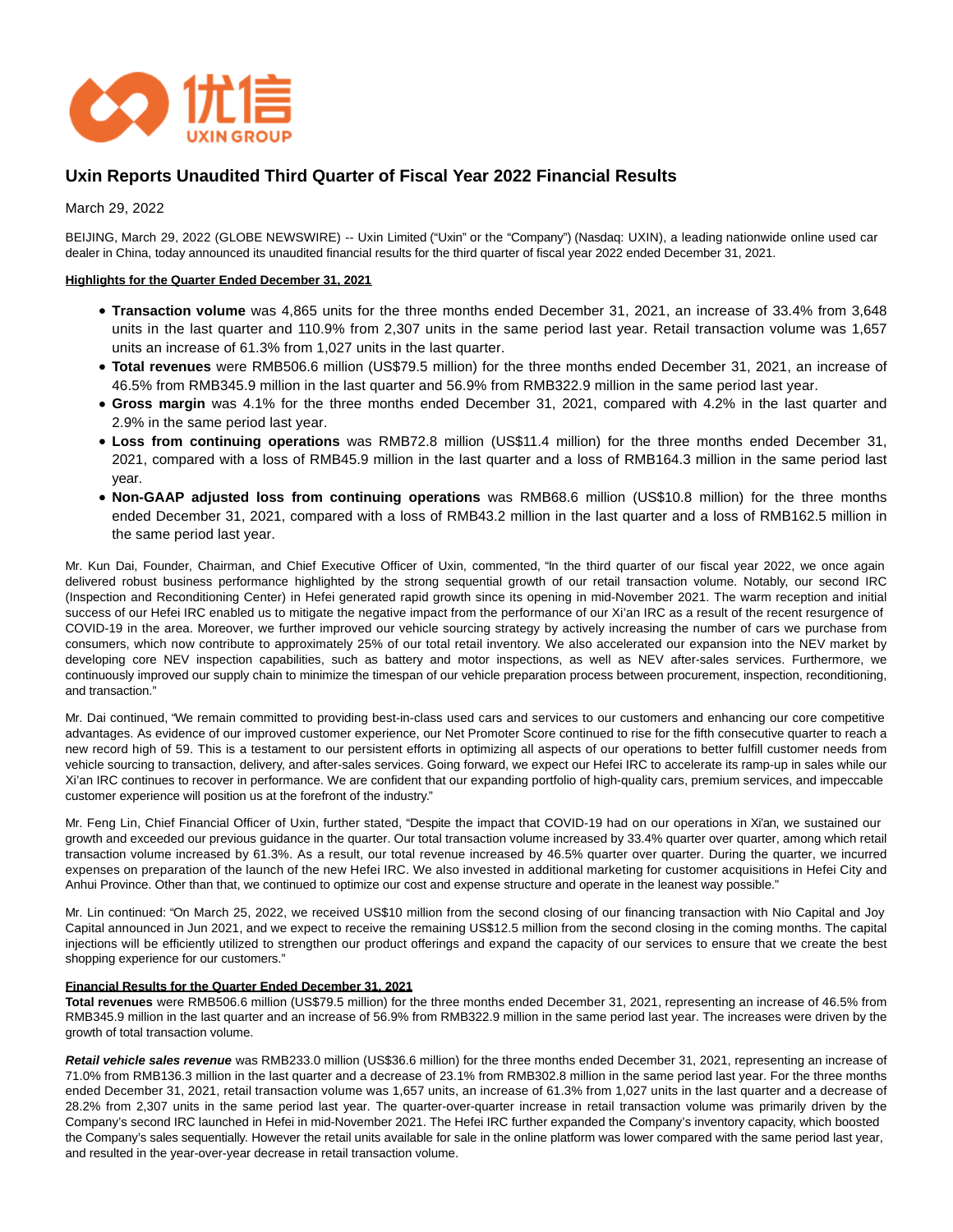**Wholesale vehicle sales revenue** was RMB265.9 million (US\$41.7 million) for the three months ended December 31, 2021, representing an increase of 32.1% from RMB201.3 million in the last quarter. Wholesale vehicle sales revenue was nil in the same period last year as the wholesale business started from March 2021. For the three months ended December 31, 2021, wholesale transaction volume was 3,208 units, representing an increase of 22.4% from 2,621 units last quarter. Wholesale vehicle sales included sales of used vehicles acquired from individuals that did not meet the Company's retail standards, and therefore, sold through wholesale channels including offline dealerships and auction platforms.

**Other revenue** was RMB7.7 million (US\$1.2 million) for the three months ended December 31, 2021, compared with RMB8.3 million in the last quarter and RMB19.8 million in the same period last year.

**Cost of revenues** was RMB485.8 million (US\$76.2 million) for the three months ended December 31, 2021, compared with RMB331.3 million in the last quarter and RMB313.4 million in the same period last year. The increase was in line with the growth of total transaction volume.

**Gross margin** was 4.1% for the three months ended December 31, 2021, compared with 4.2% in the last quarter and 2.9% in the same period last year. The year-over-year expansion of gross margin was mainly driven by the Company's persistent efforts in optimizing our vehicle sourcing process and improving our pricing capabilities.

**Total operating expenses** were RMB120.0 million (US\$18.8 million) for the three months ended December 31, 2021. Total operating expenses excluding the impact of share-based compensation were RMB115.7 million.

- **Sales and marketing expenses** were RMB68.0 million (US\$10.7 million) for the three months ended December 31, 2021, representing an increase of 54.1% from RMB44.1 million in the last quarter and a decrease of 38.0% from RMB109.7 million in the same period last year. The quarter-over-quarter increase was mainly due to an increases in employee compensation and benefits as well as expenses in marketing campaigns associated with the opening of the Company's Hefei IRC. The year-over-year decrease was mainly due to a decrease in traffic acquisition costs and employee compensation and benefits as a result of lower headcount. Share-based compensation expenses associated with sales and marketing expenses were nil during the quarter.
- **General and administrative expenses** were RMB37.0 million (US\$5.8 million) for the three months ended December 31, 2021, representing an increase of 6.2% from RMB34.9 million in the last quarter and a decrease of 47.3% from RMB70.3 million in the same period last year. The year-over-year decrease was mainly due to a lower employee compensation and benefits as a result of lower headcount as well as a decrease in severance costs due to the termination of certain employment contracts. General and administrative expenses excluding the impact of share-based compensation were RMB32.8 million.
- **Research and development expenses** were RMB11.3 million (US\$1.8 million) for the three months ended December 31, 2021, representing an increase of 38.2% from RMB8.2 million in the last quarter and a decrease of 37.1% from RMB17.9 million in the same period last year. The quarter-over-quarter increase was mainly due to increased investments in technology and R&D personnel associated with the development of the Company's IRC, supply chain as well as its vehicle inspection and recondition systems. The year-over-year decrease was primarily due to a decrease in employee compensation and benefits as a result of lower headcount. Share-based compensation expenses associated with research and development expenses were nil during the quarter.
- **Provision for credit losses, net** was RMB3.7 million (US\$0.6 million) for the three months ended December 31, 2021, mainly consisting of a slight provision of other receivables.

**Loss from continuing operations** was RMB72.8 million (US\$11.4 million) for the three months ended December 31, 2021, compared with a loss of RMB164.3 million in the same period last year.

**Non-GAAP adjusted loss from continuing operations,** which excludes the impact of share-based compensation, was RMB68.6 million (US\$10.8 million) for the three months ended December 31, 2021, compared with a loss of RMB162.5 million in the same period last year.

**Fair value impact of the issuance of senior convertible preferred shares** resulted in a gain of RMB1,364.3 million (US\$214.1 million) for the three months ended December 31, 2021. The impact was mainly due to warrant liabilities and forward liabilities' fair value change. The fair value impact was a non-cash charge.

**Net income from continuing operations** was RMB1,279.7 million (US\$200.8 million) for the three months ended December 31, 2021, compared with net loss RMB172.9 million in the same period last year. The net income was mainly due to the aforementioned gain of fair value impact of the issuance of senior convertible preferred shares, which was a non-cash charge.

**Non-GAAP adjusted net loss from continuing operations** was RMB80.3 million (US\$12.6 million) for the three months ended December 31, 2021, compared with RMB171.0 million in the same period last year.

### **Liquidity**

Excluding the current liabilities that will be settled by the Company's senior convertible preferred shares, the Company has a net current liability position of RMB193.9 million as of December 31, 2021. Besides, the COVID-19 pandemic continues to slow down the economic activity in China and the recent outbreak in Xi'an led to lock down of the city, which adversely impacted the Company's business as one of the IRCs is located in Xi'an.

Although the pandemic in Xi'an has been under control and the Company's used car sale business has been picking up since February 2022, it may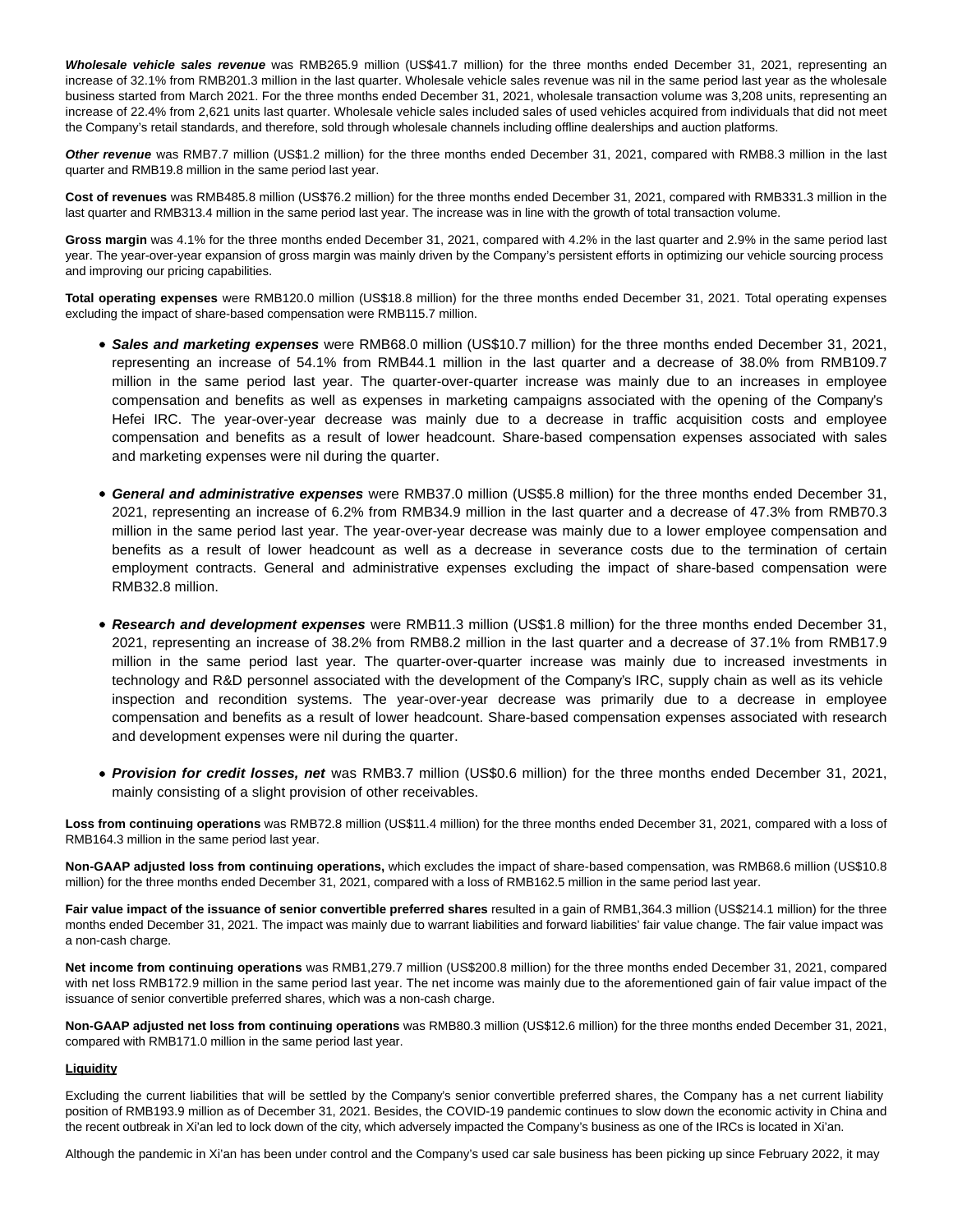continue to bring significant challenges and uncertainties to the market given the fact that the COVID-19 pandemic is still evolving and its full impact will still depend on the future developments. Therefore, the ultimate impact of COVID-19 pandemic on the Company cannot be precisely determined at this time.

In response to above events and conditions, the Company has taken actions to improve its liquidity and cash position. The Company has been actively communicating with NIO Capital and Joy Capital regarding the remaining second closing of US\$22.5 million pursuant to their definitive share subscription agreement signed on June 14, 2021. The Company recently received a total of US\$10 million in March 2022 and the remaining US\$12.5 million may be received by June 2022. Pursuant to the same share subscription agreement, the Company is entitled to receive a potential aggregate investment amount of up to US\$165 million by December 2022 if both investors exercise their warrants. The Company is also in active discussion with its creditors to extend the contractual liabilities to further improve liquidity. In addition, the Company continues to optimize its cost and expense structure to improve the capital efficiency of its business process.

However, the Company's business plan includes several significant assumptions. These assumptions include the increasing demand for used cars over the next twelve months, and the ability to control costs and outgoing cash flows. In addition, the exercise of warrants is subject to uncertainties. These conditions and uncertainties cast substantial doubt on the Company's ability to pay obligations as they become due over the next twelve months, which would impact the Company's ability to continue as a going concern. If the Company is successful in its business plan and the warrants holders would exercise to purchase the Company's senior convertible preferred shares, the management believes that the Company will have sufficient liquidity for at least the next twelve months of operations.

#### **Recent Development**

On March 25, 2022, the Company received and closed US\$10 million out of US\$50 million second closing of the financing with NIO Capital and Joy Capital (collectively the "Investors") through the issuance of a total of 29,129,042 senior convertible preferred shares, equivalent to 9,709,680 American Depositary Shares. Pursuant to the definitive shares purchases agreements signed with the Investors on June 15, 2021, the Investors may proceed with the second closing to subscribe for senior convertible preferred shares for an aggregate amount of US\$50 million within 12 months following the first closing, which took place in July 2021.The investors still retain their rights to purchase the senior convertible preferred shares for the remaining amount of US\$12.5 million in the second closing. In addition, the Investors as the warrant holders in the transaction still retain the right to exercise the warrant options. The Company previously announced the first closing of US\$100 million in July 2021 and US\$27.5 million of US\$50 million second closing in November 2021. In addition, the Company and Joy Capital has entered into a termination agreement in March 2022 to terminate the loan agreement entered into in November 2021 in its entirety, pursuant to which Joy Capital had agreed to lend the Company such amount of RMB equivalent to US\$17.5 million.

### **Business Outlook**

The Company expects its total revenues to be in the range of RMB440 million to RMB460 million for the three months ending March 31, 2022. The city-wide lockdown between late December 2021 to late January 2022 in Xi'an coupled with the traditional Spring Festival off-season directly impacted the Company's sales volume for the three months ending March 31, 2022.

### **Conference Call**

The Company's management will host an earnings conference call on March 29, 2022 at 8:00 AM U.S. Eastern Time (8:00 PM Beijing/Hong Kong time on the same day).

Due to the outbreak of COVID-19, operator assisted conference calls are not available at the moment. All participants must preregister online prior to the call to receive the dial-in details.

#### **Conference Call Preregistration**

Participants can register for the conference call by navigating to [http://apac.directeventreg.com/registration/event/1498207.](https://www.globenewswire.com/Tracker?data=ZXbpH64y-bgTxWwfbWQgYjEVk7dOAPpr6hAThT-fpv6F9SFfKUNABp-faiAido2m8T1jpyNxS7Gx9y5K0BEc8Z5SLXe5IHuWf58XDGiYN3h1cCKGG2rJYixUZVA19TVHTqXgz9-Y5IMRmKSyvPUh4vyxh3L4sPFV6wbAoRlROvxcK38KQ-skoiBrpMUoipn0UO49m30aWqVyW1_uupN7Zu3lfayJyAzBMcn8nrLbzIbFYthjUge97-QosG5bVTUQX7IuQkDsi9xYl8_YOEDIf3y9DGBJF3QixDG7QHCClZI9DLhLbfUyRNgt17DUDW-vl7B0YcAU6r0fmB2gsDknOTk7x5VeJMWY3LhTRuIN11tO_PPQU7LsL_QDkYZi8cab1z8BHr4jmve_8x8syt2zkPPXWD8cfihz9gIMCWi9xTo=) Once preregistration has been completed, participants will receive dial-in numbers, an event passcode, and a unique registrant ID.

To join the conference, please dial the number you receive, enter the event passcode followed by your unique registrant ID, and you will be joined to the conference instantly.

A telephone replay of the call will be available after the conclusion of the conference call until April 5, 2022. The dial-in details for the replay are as follows:

 $U.S.: +16462543697$ International: +61 2 8199 0299 Conference ID: 1498207

A live webcast and archive of the conference call will be available on the Investor Relations section of Uxin's website at http://ir.xin.com.

#### **About Uxin**

Uxin Limited (Nasdaq: UXIN) is a leading nationwide online used car dealer in China. With its offerings of high-quality used cars and best-in-class purchasing services, Uxin's mission is to enable people to buy the car of their choice online. Uxin's one-stop online shopping mall provides consumers with a nationwide selection of value-for-money used cars, various value-added products and services as well as comprehensive aftersales services. Its online sales consultants offer professional consulting to facilitate a convenient and efficient car purchase for consumers in a timely fashion. Its comprehensive fulfillment network supports nationwide logistics and delivery as well as title transfers between different cities across China so as to fulfill these online transactions.

#### **Use of Non-GAAP Financial Measures**

In evaluating the business, the Company considers and uses certain non-GAAP measures, including adjusted loss from continuing operations and adjusted net loss from continuing operations and adjusted net loss from continuing operations per share – basic and diluted, as supplemental measures to review and assess its operating performance. The presentation of the non-GAAP financial measure is not intended to be considered in isolation or as a substitute for the financial information prepared and presented in accordance with U.S. GAAP. The Company defines adjusted loss from continuing operations excluding share-based compensation. The Company defines adjusted net loss from continuing operations as net loss from continuing operations excluding share-based compensation and fair value impact of the issuance of senior convertible preferred shares, including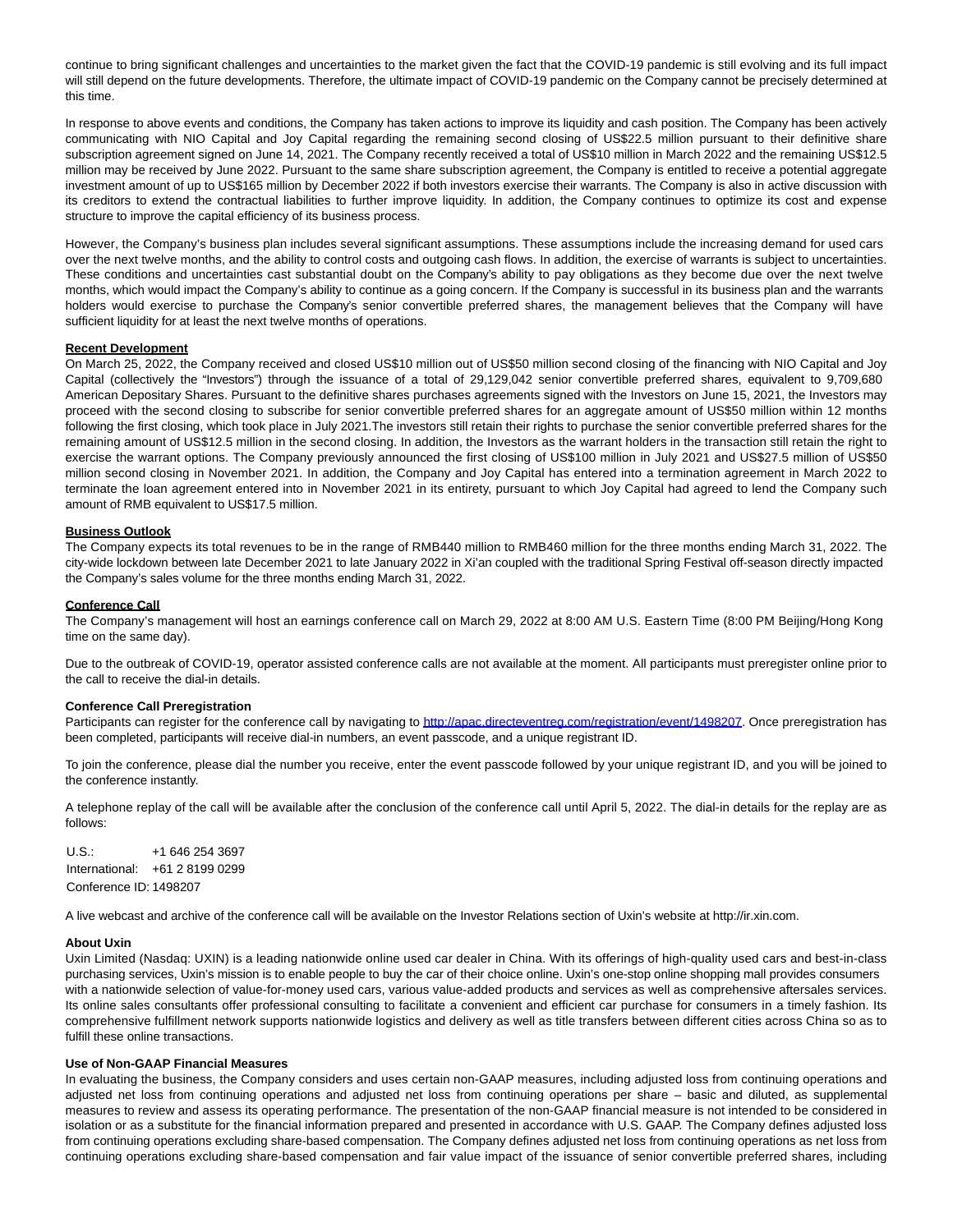troubled debt restructuring gain. The Company defines adjusted net loss from continuing operations per share – basic and diluted as net loss from continuing operations per share excluding impact of share-based compensation and fair value impact of the issuance of senior convertible preferred shares. The Company presents the non-GAAP financial measure because it is used by the management to evaluate the operating performance and formulate business plans. Adjusted net loss from continuing operations enables management to assess the Company's operating results without considering the impact of share-based compensation and fair value impact of the issuance of senior convertible preferred shares, which is non-cash charges. The Company also believes that the use of the non-GAAP measure facilitates investors' assessment of its operating performance as this measure excludes certain expenses that are not expected to result in cash payments.

The non-GAAP financial measure is not defined under U.S. GAAP and is not presented in accordance with U.S. GAAP. The non-GAAP financial measure has limitations as analytical tools. One of the key limitations of using adjusted net loss from continuing operations is that it does not reflect all items of income and expense that affect the Company's operations. Share-based compensation and fair value impact of the issuance of senior convertible preferred shares have been and may continue to be incurred in the business and is not reflected in the presentation of adjusted net loss from continuing operations, and adjusted net loss from continuing operations per share – basic and diluted. Further, the non-GAAP measure may differ from the non-GAAP information used by other companies, including peer companies, and therefore their comparability may be limited.

The Company compensates for these limitations by reconciling the non-GAAP financial measure to the nearest U.S. GAAP performance measure, all of which should be considered when evaluating the Company's performance. The Company encourages you to review its financial information in its entirety and not rely on a single financial measure.

Reconciliations of Uxin's non-GAAP financial measures to the most comparable U.S. GAAP measure are included at the end of this press release.

### **Exchange Rate Information**

This announcement contains translations of certain RMB amounts into U.S. dollars ("US\$") at specified rates solely for the convenience of the reader, except for those transaction amounts that were actually settled in U.S. dollars. Unless otherwise stated, all translations from RMB to US\$ were made at the rate of RMB6.3726 to US\$1.00, representing the index rate as of December 30, 2021 set forth in the H.10 statistical release of the Board of Governors of the Federal Reserve System. The Company makes no representation that the RMB or US\$ amounts referred could be converted into US\$ or RMB, as the case may be, at any particular rate or at all.

### **Safe Harbor Statement**

This announcement contains forward-looking statements. These statements are made under the "safe harbor" provisions of the United States Private Securities Litigation Reform Act of 1995. These forward-looking statements can be identified by terminology such as "will," "expects," "anticipates," "future," "intends," "plans," "believes," "estimates" and similar statements. Among other things, the business outlook and quotations from management in this announcement, as well as Uxin's strategic and operational plans, contain forward-looking statements. Uxin may also make written or oral forward-looking statements in its periodic reports to the SEC, in its annual report to shareholders, in press releases and other written materials and in oral statements made by its officers, directors or employees to third parties. Statements that are not historical facts, including statements about Uxin's beliefs and expectations, are forward-looking statements. Forward-looking statements involve inherent risks and uncertainties. A number of factors could cause actual results to differ materially from those contained in any forward-looking statement, including but not limited to the following: impact of the COVID-19 pandemic, Uxin's goal and strategies; its expansion plans and successful completion of certain financing transactions; its future business development, financial condition and results of operations; Uxin's expectations regarding demand for, and market acceptance of, its services; its ability to provide differentiated and superior customer experience, maintain and enhance customer trust in its platform, and assess and mitigate various risks, including credit; its expectations regarding maintaining and expanding its relationships with business partners, including financing partners; trends and competition in China's used car e-commerce industry; the laws and regulations relating to Uxin's industry; the general economic and business conditions; and assumptions underlying or related to any of the foregoing. Further information regarding these and other risks is included in Uxin's filings with the SEC. All information provided in this press release and in the attachments is as of the date of this press release, and Uxin does not undertake any obligation to update any forward-looking statement, except as required under applicable law.

#### **For investor and media enquiries, please contact: Uxin Limited Investor Relations**

Ms. Joyce Tang Phone: +86 10 5691-6765 Email: ir@xin.com

### **The Blueshirt Group**

Ms. Julia Qian Phone: +1 973-619-3227 Email: Julia@blueshirtgroup.com

# **Uxin Limited**

# **Unaudited Consolidated Statements of Comprehensive Loss**

(In thousands except for number of shares and per share data)

|                             | For the three months ended December 31, |            |        | For the nine months ended December 31, |            |         |
|-----------------------------|-----------------------------------------|------------|--------|----------------------------------------|------------|---------|
|                             | 2020                                    | 2021       |        | 2020                                   | 2021       |         |
|                             | <b>RMB</b>                              | <b>RMB</b> | US\$   | <b>RMB</b>                             | <b>RMB</b> | US\$    |
| Revenues                    |                                         |            |        |                                        |            |         |
| Retail vehicle sales        | 302.826                                 | 233.013    | 36.565 | 338.934                                | 461.056    | 72.350  |
| Wholesale vehicle sales     |                                         | 265.919    | 41,728 |                                        | 643.800    | 101.026 |
| Commission revenue          | 136                                     | -          | $\,$   | 41.939                                 |            | ۰       |
| Value-added service revenue | 146                                     | -          | ٠      | 35.248                                 |            |         |
| <b>Others</b>               | 19,756                                  | 7.709      | 1.210  | 45,336                                 | 25.516     | 4,004   |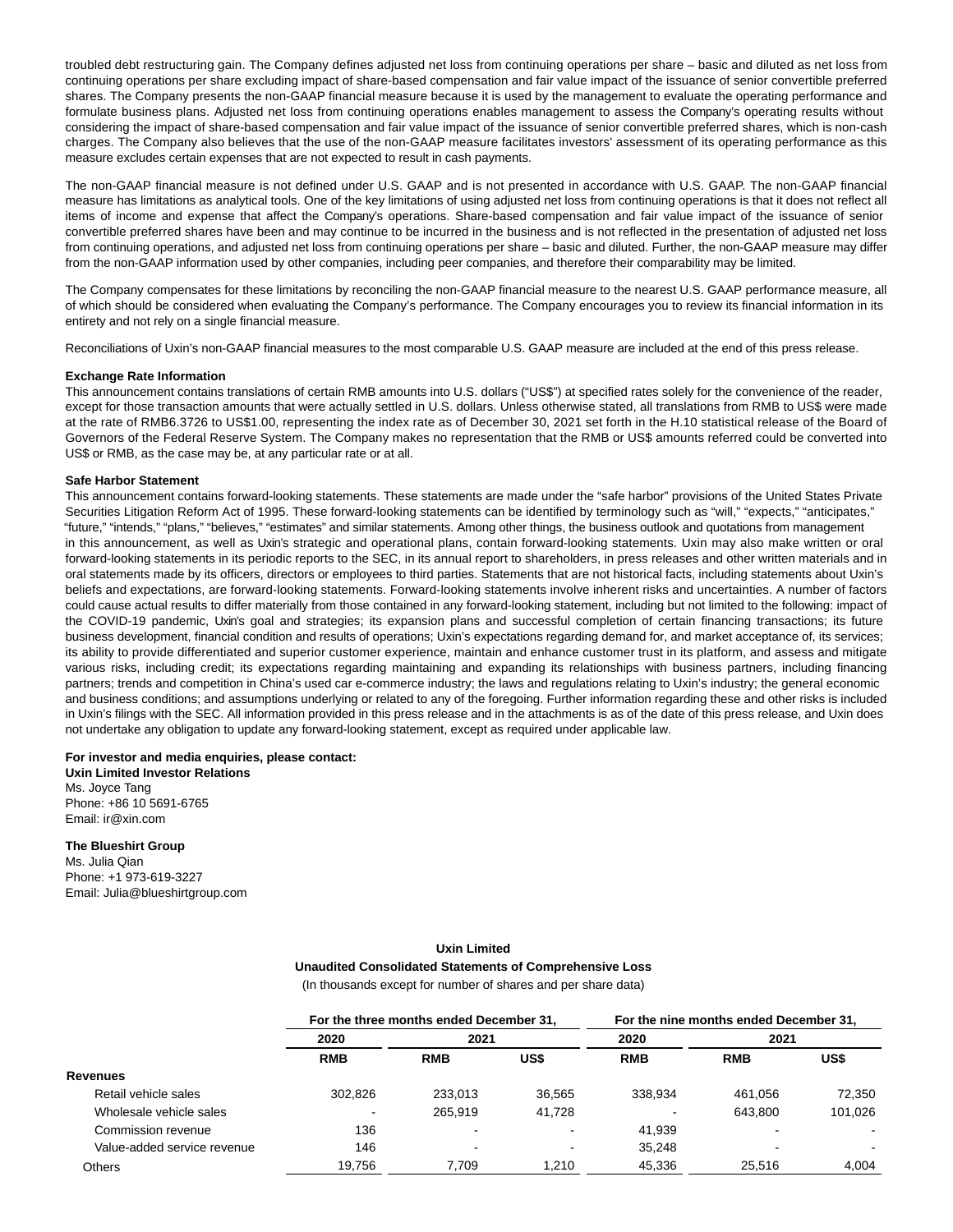| <b>Total revenues</b>                                                           | 322,864    | 506,641    | 79,503    | 461,457    | 1,130,372   | 177,380   |
|---------------------------------------------------------------------------------|------------|------------|-----------|------------|-------------|-----------|
| Cost of revenues                                                                | (313, 362) | (485,805)  | (76, 233) | (486, 758) | (1,083,773) | (170,068) |
| Gross profit/ (loss)                                                            | 9,502      | 20,836     | 3,270     | (25, 301)  | 46,599      | 7,312     |
|                                                                                 |            |            |           |            |             |           |
| <b>Operating expenses</b>                                                       |            |            |           |            |             |           |
| Sales and marketing                                                             | (109, 676) | (68, 023)  | (10, 674) | (300, 952) | (154, 327)  | (24, 217) |
| General and administrative                                                      | (70, 265)  | (37, 047)  | (5, 813)  | (213, 014) | (110, 277)  | (17, 305) |
| Research and development                                                        | (17, 917)  | (11,269)   | (1,768)   | (59,790)   | (27, 762)   | (4,356)   |
| Reversal/ (provision) for credit losses,                                        | 9,522      | (3,688)    | (579)     | (84, 534)  | 3,094       | 486       |
| net                                                                             | (188, 336) | (120, 027) | (18, 834) | (658, 290) | (289, 272)  | (45, 392) |
| <b>Total operating expenses</b>                                                 |            |            |           |            |             |           |
| Other operating income, net                                                     | 14,531     | 26,359     | 4,136     | 228,327    | 73,231      | 11,492    |
| Loss from continuing operations                                                 | (164, 303) | (72, 832)  | (11, 428) | (455, 264) | (169, 442)  | (26, 588) |
| Interest income                                                                 | 637        | 214        | 34        | 44,477     | 3,426       | 538       |
| Interest expenses                                                               | (22, 107)  | (7,671)    | (1,204)   | (74, 992)  | (35, 781)   | (5,615)   |
| Other income                                                                    | 9,549      | 869        | 136       | 14,548     | 4,378       | 687       |
| Other expenses                                                                  | (1,622)    | (1,794)    | (282)     | (7, 387)   | (7,684)     | (1,206)   |
| Foreign exchange losses                                                         | (191)      | (3, 430)   | (538)     | (117)      | (8,652)     | (1, 358)  |
| Inducement charge                                                               |            |            |           | (121, 056) |             |           |
| Fair value impact of the issuance of<br>senior convertible preferred shares (i) |            | 1,364,348  | 214,096   |            | (290, 601)  | (45,602)  |
| (Loss)/income from continuing                                                   |            |            |           |            |             |           |
| operations before income tax                                                    |            |            |           |            |             |           |
| expense                                                                         | (178, 037) | 1,279,704  | 200,814   | (599, 791) | (504, 356)  | (79, 144) |
| Income tax expense                                                              | (1)        | (22)       | (3)       | (33)       | (22)        | (3)       |
| Equity in income of affiliates                                                  | 5,181      | 60         | 9         | 15,663     | 334         | 52        |
| Net (loss)/income from continuing<br>operations, net of tax                     | (172, 857) | 1,279,742  | 200,820   | (584, 161) | (504, 044)  | (79, 095) |
| Less: net loss attributable to                                                  |            |            |           |            |             |           |
| non-controlling interests shareholders                                          |            |            |           | (7)        |             |           |
| Net (loss)/income from continuing                                               |            |            |           |            |             |           |
| operations, attributable to UXIN                                                |            |            |           |            |             |           |
| <b>LIMITED's ordinary shareholders</b>                                          | (172, 857) | 1,279,742  | 200,820   | (584, 154) | (504, 044)  | (79,095)  |
| <b>Discontinued operations</b>                                                  |            |            |           |            |             |           |
| Net income from discontinued                                                    |            |            |           |            |             |           |
| operations before income tax (including                                         |            |            |           |            |             |           |
| a net disposal gain of RMB721,211 for                                           |            |            |           |            |             |           |
| the nine months ended December 31,                                              |            |            |           |            |             |           |
| 2020)                                                                           |            |            |           | 295,744    |             |           |
| Net income from discontinued<br>operations                                      |            |            |           | 295,744    |             |           |
| Net income from discontinued                                                    |            |            |           |            |             |           |
| operations attributable to UXIN                                                 |            |            |           |            |             |           |
| <b>LIMITED's ordinary shareholders</b>                                          |            |            |           | 295,744    |             |           |
| Net (loss)/income                                                               | (172, 857) | 1,279,742  | 200,820   | (288, 417) | (504, 044)  | (79,095)  |
| Less: net loss attributable to                                                  |            |            |           |            |             |           |
| non-controlling interests shareholders                                          |            |            |           | (7)        |             |           |
| Net (loss)/income attributable to                                               |            |            |           |            |             |           |
| <b>UXIN LIMITED's ordinary</b>                                                  |            |            |           |            |             |           |
| shareholders                                                                    | (172, 857) | 1,279,742  | 200,820   | (288, 410) | (504,044)   | (79, 095) |
|                                                                                 |            |            |           |            |             |           |
| Net (loss)/income                                                               | (172, 857) | 1,279,742  | 200,820   | (288, 417) | (504,044)   | (79,095)  |
| Foreign currency translation, net of tax<br>nil                                 | 56,462     | 51,084     | 8,016     | 121,244    | 65,483      | 10,276    |
|                                                                                 |            |            |           |            |             |           |
| Total comprehensive (loss)/income                                               | (116, 395) | 1,330,826  | 208,836   | (167, 173) | (438, 561)  | (68, 819) |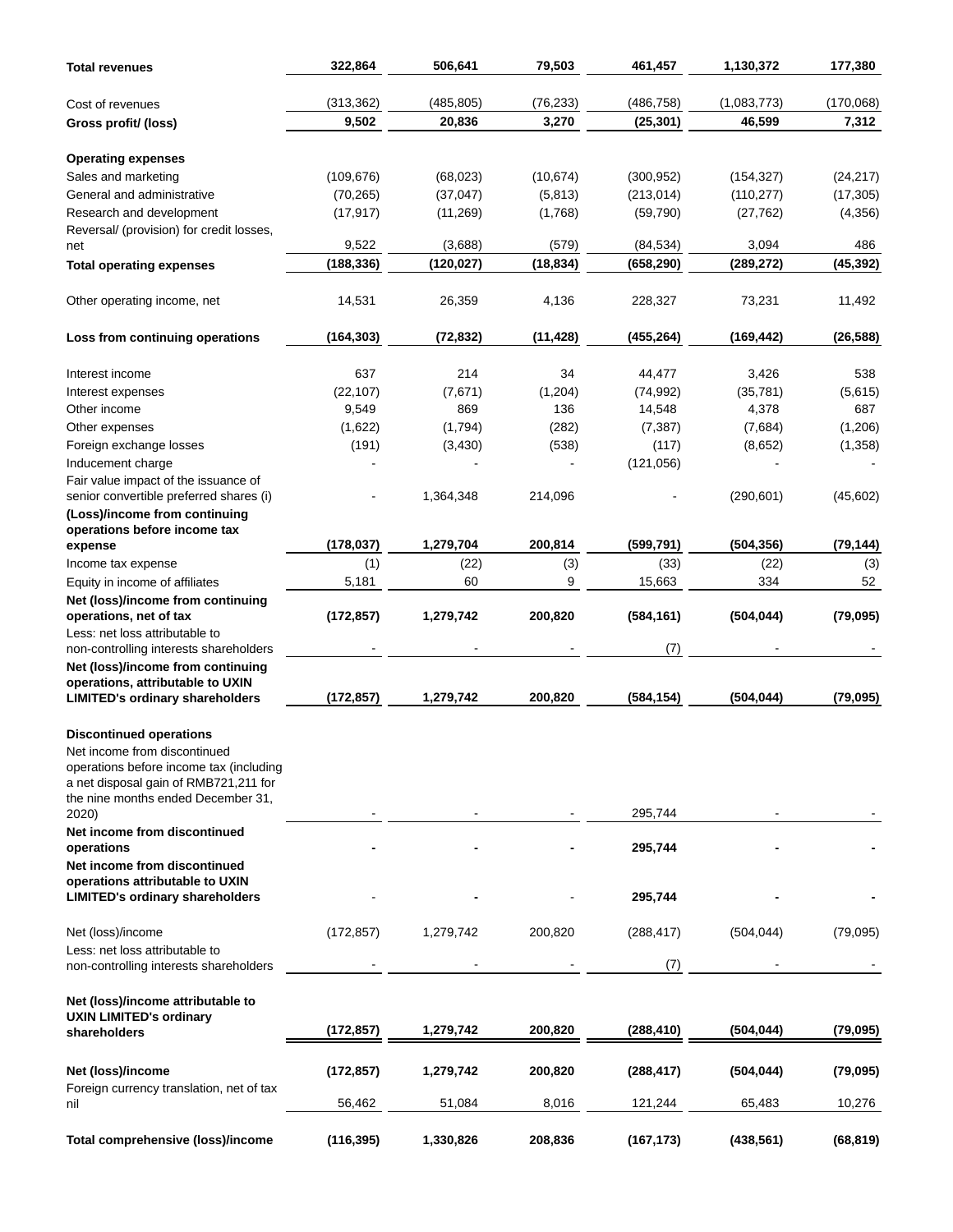|  | Less: total comprehensive loss |  |
|--|--------------------------------|--|
|--|--------------------------------|--|

| shareholders                                                                                 |               |               |               | (7)           |               |               |
|----------------------------------------------------------------------------------------------|---------------|---------------|---------------|---------------|---------------|---------------|
| Total comprehensive (loss)/income<br>attributable to UXIN LIMITED's<br>ordinary shareholders | (116, 395)    | 1,330,826     | 208,836       | (167, 166)    | (438, 561)    | (68, 819)     |
| Net (loss)/income attributable to<br><b>UXIN LIMITED's ordinary</b><br>shareholders          | (172, 857)    | 1,279,742     | 200,820       | (288, 410)    | (504, 044)    | (79,095)      |
| Weighted average shares outstanding                                                          |               |               |               |               |               |               |
| – basic                                                                                      | 1,109,844,781 | 1,188,344,202 | 1,188,344,202 | 1,066,282,251 | 1,161,855,136 | 1,161,855,136 |
| Weighted average shares outstanding<br>- diluted                                             | 1,109,844,781 | 1,497,381,204 | 1,497,381,204 | 1,294,189,745 | 1,391,609,921 | 1,391,609,921 |
| Net (loss)/income per share for ordinary<br>shareholders, basic                              |               |               |               |               |               |               |
| Continuing operations                                                                        | (0.16)        | 1.08          | 0.17          | (0.55)        | (0.43)        | (0.07)        |
| Discontinued operations                                                                      |               |               |               | 0.28          |               |               |
| Net (loss)/income per share for ordinary<br>shareholders, diluted                            |               |               |               |               |               |               |
| Continuing operations                                                                        | (0.16)        | (0.06)        | (0.01)        | (0.55)        | (1.94)        | (0.30)        |
| Discontinued operations                                                                      |               |               |               | 0.23          |               |               |

(i) In June 2021, we entered into share subscription agreement with NIO Capital and Joy Capital, respectively, for an aggregate investment amount of up to US\$315 million for the subscription of senior convertible preferred shares. The first closing in the amount of US\$100 million was completed for the issuance of 291,290,416 senior convertible preferred shares on July 12, 2021. On the same day, we also issued warrants to each of NIO Capital and Joy Capital to purchase up to 240,314,593 senior convertible preferred shares for an aggregate amount of US\$165 million which was included in the aforementioned US\$315 million. The second closing in the amount of US\$50 million is expected to be received within the next twelve months from the first closing date subject to customary closing conditions, out of which US\$27.5 million was received in November 2021 and US\$10 million was received in March 2022. According to the relevant guidance, all proceeds received in the first closing was allocated to warrants. Warrants and the second closing contract are recorded as warrant liabilities and forward contract liabilities at fair value respectively with subsequent fair value change to be charged into the profit and loss. Total fair value impact during the reported quarter was RMB 1,364.3 million (US\$ 214.1 million).

# **Uxin Limited Unaudited Consolidated Balance Sheets**

(In thousands except for number of shares and per share data)

|                                                                                                                                                                                                                                                                                           | As of<br>March 31, | As of December 31, |         |
|-------------------------------------------------------------------------------------------------------------------------------------------------------------------------------------------------------------------------------------------------------------------------------------------|--------------------|--------------------|---------|
|                                                                                                                                                                                                                                                                                           | 2021               | 2021               |         |
|                                                                                                                                                                                                                                                                                           | <b>RMB</b>         | <b>RMB</b>         | US\$    |
| <b>ASSETS</b>                                                                                                                                                                                                                                                                             |                    |                    |         |
| <b>Current assets</b>                                                                                                                                                                                                                                                                     |                    |                    |         |
| Cash and cash equivalents                                                                                                                                                                                                                                                                 | 192,605            | 148,893            | 23,365  |
| Restricted cash                                                                                                                                                                                                                                                                           | 41,114             | 12,430             | 1,951   |
| Accounts receivable, net                                                                                                                                                                                                                                                                  | 2,446              | 2,811              | 441     |
| Amounts due from related parties, net of provision for credit losses of RMB6,456 as of March 31,<br>2021 (i)                                                                                                                                                                              | 129,383            |                    |         |
| Loan recognized as a result of payment under the guarantee, net of provision for credit losses of<br>RMB1,182,609 and RMB342,126 as of March 31, 2021 and December 31, 2021, respectively<br>Other receivables, net of provision for credit losses of RMB20,980 and RMB31,081 as of March | 179,947            | 66,851             | 10,490  |
| 31, 2021 and December 31, 2021, respectively                                                                                                                                                                                                                                              | 110,025            | 162,664            | 25,526  |
| Inventory, net                                                                                                                                                                                                                                                                            | 69,587             | 436,202            | 68,450  |
| Prepaid expenses and other current assets                                                                                                                                                                                                                                                 | 107,836            | 97,163             | 15,247  |
| <b>Total current assets</b>                                                                                                                                                                                                                                                               | 832,943            | 927,014            | 145,470 |
| <b>Non-current assets</b>                                                                                                                                                                                                                                                                 |                    |                    |         |
| Property, equipment and software, net                                                                                                                                                                                                                                                     | 29,306             | 29,747             | 4,668   |
| Intangible assets, net                                                                                                                                                                                                                                                                    | 27                 |                    |         |
| Long term investments                                                                                                                                                                                                                                                                     | 288,428            | 288,761            | 45,313  |
| Other non-current assets (ii)                                                                                                                                                                                                                                                             | 36,000             | 27,000             | 4,237   |
| Right-of-use assets, net                                                                                                                                                                                                                                                                  | 46,829             | 34,508             | 5,415   |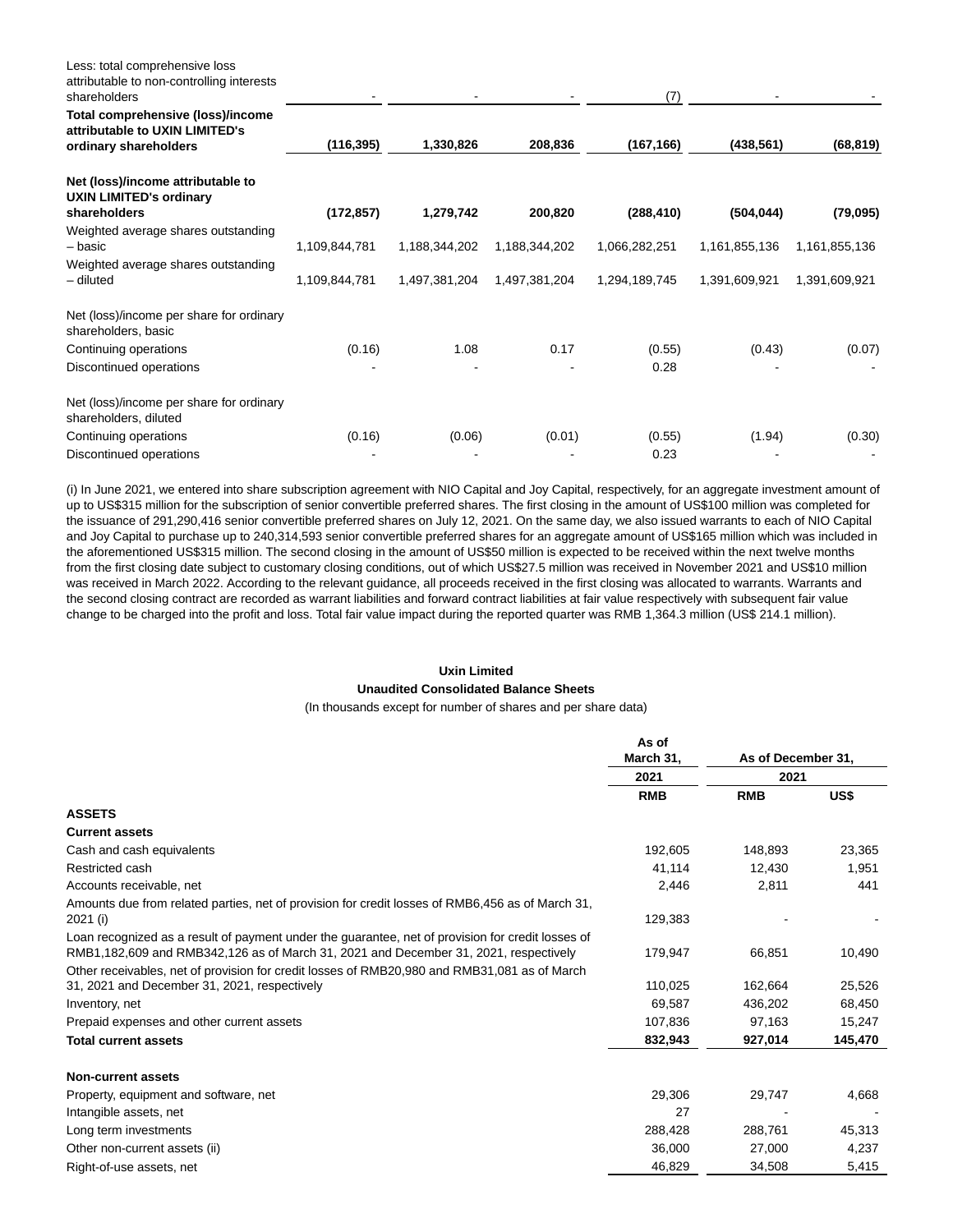| 205,103<br>1,233,533<br>1,307,030<br><b>Total assets</b><br>LIABILITIES AND SHAREHOLDERS' DEFICIT<br><b>Current liabilities</b><br>36,563<br>Current portion of long-term borrowings<br>79,560<br>233,000<br>Current portion of long-term debt (iii)<br>102,649<br>16,108<br>101,205<br>Accounts payable<br>92,900<br>14,578<br>Guarantee liabilities<br>2,441<br>272<br>43<br>Other payables and other current liabilities (iv)<br>788,303<br>602,661<br>94,571<br>18,763<br>Deferred revenue<br>23,296<br>2,944<br>69,434<br>Amounts due to related parties (v)<br>Operating lease liabilities, current<br>11,657<br>18,131<br>2,845<br>Consideration payment to WeBank, current (vi)<br>71,309<br>52,536<br>8,244<br>97,925<br>Warrant liabilities (vii)<br>624,039<br>77,899<br>12,224<br>Forward contract liabilities (vii)<br>1,147,205<br>1,822,850<br>286,045<br><b>Total current liabilities</b><br><b>Non-current liabilities</b><br>233,000<br>Long-term borrowings<br>Convertible notes, non-current (iii)<br>1,614,040<br>Operating lease liabilities, non-current<br>34,365<br>12,520<br>1,965<br>200,778<br>Consideration payment to WeBank, non-current (vi)<br>111,292<br>17,464<br>128,863<br>821,190<br>Long-term debt (iii)<br>2,082,183<br>945,002<br>148,292<br><b>Total non-current liabilities</b><br>3,229,388<br>2,767,852<br>434,337<br><b>Total liabilities</b><br><b>Mezzanine equity</b><br>Senior convertible preferred shares (US\$0.0001 par value, nil and 1,000,000,000 shares<br>authorized as of March 31, 2021 and December 31, 2021, respectively; nil and 371,395,281<br>436,751<br>68,536<br>shares issued and outstanding as of March 31, 2021 and December 31, 2021, respectively) (vii)<br>436,751<br>68,536<br><b>Total mezzanine equity</b><br>ä,<br>Shareholders' deficit<br>Ordinary shares<br>733<br>781<br>123<br>13,695,877<br>14,232,672<br>2,233,417<br>Additional paid-in capital<br>44,445<br>Accumulated other comprehensive income<br>217,747<br>283,230<br>(15,910,049)<br>(16, 414, 093)<br>(2,575,729)<br>Accumulated deficit<br>(1,995,692)<br>(1,897,410)<br>(297, 744)<br>Total Uxin's shareholders' deficit<br>(163)<br>(163)<br>(26)<br>Non-controlling interests<br>(1,995,855)<br>(1,897,573)<br>(297, 770)<br>Total shareholders' deficit<br>1,233,533<br>205,103<br>1,307,030<br>Total liabilities, mezzanine equity and shareholders' deficit | <b>Total non-current assets</b> | 400,590 | 380,016 | 59,633 |
|---------------------------------------------------------------------------------------------------------------------------------------------------------------------------------------------------------------------------------------------------------------------------------------------------------------------------------------------------------------------------------------------------------------------------------------------------------------------------------------------------------------------------------------------------------------------------------------------------------------------------------------------------------------------------------------------------------------------------------------------------------------------------------------------------------------------------------------------------------------------------------------------------------------------------------------------------------------------------------------------------------------------------------------------------------------------------------------------------------------------------------------------------------------------------------------------------------------------------------------------------------------------------------------------------------------------------------------------------------------------------------------------------------------------------------------------------------------------------------------------------------------------------------------------------------------------------------------------------------------------------------------------------------------------------------------------------------------------------------------------------------------------------------------------------------------------------------------------------------------------------------------------------------------------------------------------------------------------------------------------------------------------------------------------------------------------------------------------------------------------------------------------------------------------------------------------------------------------------------------------------------------------------------------------------------------------------------------------------------------------------------------------------------------------|---------------------------------|---------|---------|--------|
|                                                                                                                                                                                                                                                                                                                                                                                                                                                                                                                                                                                                                                                                                                                                                                                                                                                                                                                                                                                                                                                                                                                                                                                                                                                                                                                                                                                                                                                                                                                                                                                                                                                                                                                                                                                                                                                                                                                                                                                                                                                                                                                                                                                                                                                                                                                                                                                                                     |                                 |         |         |        |
|                                                                                                                                                                                                                                                                                                                                                                                                                                                                                                                                                                                                                                                                                                                                                                                                                                                                                                                                                                                                                                                                                                                                                                                                                                                                                                                                                                                                                                                                                                                                                                                                                                                                                                                                                                                                                                                                                                                                                                                                                                                                                                                                                                                                                                                                                                                                                                                                                     |                                 |         |         |        |
|                                                                                                                                                                                                                                                                                                                                                                                                                                                                                                                                                                                                                                                                                                                                                                                                                                                                                                                                                                                                                                                                                                                                                                                                                                                                                                                                                                                                                                                                                                                                                                                                                                                                                                                                                                                                                                                                                                                                                                                                                                                                                                                                                                                                                                                                                                                                                                                                                     |                                 |         |         |        |
|                                                                                                                                                                                                                                                                                                                                                                                                                                                                                                                                                                                                                                                                                                                                                                                                                                                                                                                                                                                                                                                                                                                                                                                                                                                                                                                                                                                                                                                                                                                                                                                                                                                                                                                                                                                                                                                                                                                                                                                                                                                                                                                                                                                                                                                                                                                                                                                                                     |                                 |         |         |        |
|                                                                                                                                                                                                                                                                                                                                                                                                                                                                                                                                                                                                                                                                                                                                                                                                                                                                                                                                                                                                                                                                                                                                                                                                                                                                                                                                                                                                                                                                                                                                                                                                                                                                                                                                                                                                                                                                                                                                                                                                                                                                                                                                                                                                                                                                                                                                                                                                                     |                                 |         |         |        |
|                                                                                                                                                                                                                                                                                                                                                                                                                                                                                                                                                                                                                                                                                                                                                                                                                                                                                                                                                                                                                                                                                                                                                                                                                                                                                                                                                                                                                                                                                                                                                                                                                                                                                                                                                                                                                                                                                                                                                                                                                                                                                                                                                                                                                                                                                                                                                                                                                     |                                 |         |         |        |
|                                                                                                                                                                                                                                                                                                                                                                                                                                                                                                                                                                                                                                                                                                                                                                                                                                                                                                                                                                                                                                                                                                                                                                                                                                                                                                                                                                                                                                                                                                                                                                                                                                                                                                                                                                                                                                                                                                                                                                                                                                                                                                                                                                                                                                                                                                                                                                                                                     |                                 |         |         |        |
|                                                                                                                                                                                                                                                                                                                                                                                                                                                                                                                                                                                                                                                                                                                                                                                                                                                                                                                                                                                                                                                                                                                                                                                                                                                                                                                                                                                                                                                                                                                                                                                                                                                                                                                                                                                                                                                                                                                                                                                                                                                                                                                                                                                                                                                                                                                                                                                                                     |                                 |         |         |        |
|                                                                                                                                                                                                                                                                                                                                                                                                                                                                                                                                                                                                                                                                                                                                                                                                                                                                                                                                                                                                                                                                                                                                                                                                                                                                                                                                                                                                                                                                                                                                                                                                                                                                                                                                                                                                                                                                                                                                                                                                                                                                                                                                                                                                                                                                                                                                                                                                                     |                                 |         |         |        |
|                                                                                                                                                                                                                                                                                                                                                                                                                                                                                                                                                                                                                                                                                                                                                                                                                                                                                                                                                                                                                                                                                                                                                                                                                                                                                                                                                                                                                                                                                                                                                                                                                                                                                                                                                                                                                                                                                                                                                                                                                                                                                                                                                                                                                                                                                                                                                                                                                     |                                 |         |         |        |
|                                                                                                                                                                                                                                                                                                                                                                                                                                                                                                                                                                                                                                                                                                                                                                                                                                                                                                                                                                                                                                                                                                                                                                                                                                                                                                                                                                                                                                                                                                                                                                                                                                                                                                                                                                                                                                                                                                                                                                                                                                                                                                                                                                                                                                                                                                                                                                                                                     |                                 |         |         |        |
|                                                                                                                                                                                                                                                                                                                                                                                                                                                                                                                                                                                                                                                                                                                                                                                                                                                                                                                                                                                                                                                                                                                                                                                                                                                                                                                                                                                                                                                                                                                                                                                                                                                                                                                                                                                                                                                                                                                                                                                                                                                                                                                                                                                                                                                                                                                                                                                                                     |                                 |         |         |        |
|                                                                                                                                                                                                                                                                                                                                                                                                                                                                                                                                                                                                                                                                                                                                                                                                                                                                                                                                                                                                                                                                                                                                                                                                                                                                                                                                                                                                                                                                                                                                                                                                                                                                                                                                                                                                                                                                                                                                                                                                                                                                                                                                                                                                                                                                                                                                                                                                                     |                                 |         |         |        |
|                                                                                                                                                                                                                                                                                                                                                                                                                                                                                                                                                                                                                                                                                                                                                                                                                                                                                                                                                                                                                                                                                                                                                                                                                                                                                                                                                                                                                                                                                                                                                                                                                                                                                                                                                                                                                                                                                                                                                                                                                                                                                                                                                                                                                                                                                                                                                                                                                     |                                 |         |         |        |
|                                                                                                                                                                                                                                                                                                                                                                                                                                                                                                                                                                                                                                                                                                                                                                                                                                                                                                                                                                                                                                                                                                                                                                                                                                                                                                                                                                                                                                                                                                                                                                                                                                                                                                                                                                                                                                                                                                                                                                                                                                                                                                                                                                                                                                                                                                                                                                                                                     |                                 |         |         |        |
|                                                                                                                                                                                                                                                                                                                                                                                                                                                                                                                                                                                                                                                                                                                                                                                                                                                                                                                                                                                                                                                                                                                                                                                                                                                                                                                                                                                                                                                                                                                                                                                                                                                                                                                                                                                                                                                                                                                                                                                                                                                                                                                                                                                                                                                                                                                                                                                                                     |                                 |         |         |        |
|                                                                                                                                                                                                                                                                                                                                                                                                                                                                                                                                                                                                                                                                                                                                                                                                                                                                                                                                                                                                                                                                                                                                                                                                                                                                                                                                                                                                                                                                                                                                                                                                                                                                                                                                                                                                                                                                                                                                                                                                                                                                                                                                                                                                                                                                                                                                                                                                                     |                                 |         |         |        |
|                                                                                                                                                                                                                                                                                                                                                                                                                                                                                                                                                                                                                                                                                                                                                                                                                                                                                                                                                                                                                                                                                                                                                                                                                                                                                                                                                                                                                                                                                                                                                                                                                                                                                                                                                                                                                                                                                                                                                                                                                                                                                                                                                                                                                                                                                                                                                                                                                     |                                 |         |         |        |
|                                                                                                                                                                                                                                                                                                                                                                                                                                                                                                                                                                                                                                                                                                                                                                                                                                                                                                                                                                                                                                                                                                                                                                                                                                                                                                                                                                                                                                                                                                                                                                                                                                                                                                                                                                                                                                                                                                                                                                                                                                                                                                                                                                                                                                                                                                                                                                                                                     |                                 |         |         |        |
|                                                                                                                                                                                                                                                                                                                                                                                                                                                                                                                                                                                                                                                                                                                                                                                                                                                                                                                                                                                                                                                                                                                                                                                                                                                                                                                                                                                                                                                                                                                                                                                                                                                                                                                                                                                                                                                                                                                                                                                                                                                                                                                                                                                                                                                                                                                                                                                                                     |                                 |         |         |        |
|                                                                                                                                                                                                                                                                                                                                                                                                                                                                                                                                                                                                                                                                                                                                                                                                                                                                                                                                                                                                                                                                                                                                                                                                                                                                                                                                                                                                                                                                                                                                                                                                                                                                                                                                                                                                                                                                                                                                                                                                                                                                                                                                                                                                                                                                                                                                                                                                                     |                                 |         |         |        |
|                                                                                                                                                                                                                                                                                                                                                                                                                                                                                                                                                                                                                                                                                                                                                                                                                                                                                                                                                                                                                                                                                                                                                                                                                                                                                                                                                                                                                                                                                                                                                                                                                                                                                                                                                                                                                                                                                                                                                                                                                                                                                                                                                                                                                                                                                                                                                                                                                     |                                 |         |         |        |
|                                                                                                                                                                                                                                                                                                                                                                                                                                                                                                                                                                                                                                                                                                                                                                                                                                                                                                                                                                                                                                                                                                                                                                                                                                                                                                                                                                                                                                                                                                                                                                                                                                                                                                                                                                                                                                                                                                                                                                                                                                                                                                                                                                                                                                                                                                                                                                                                                     |                                 |         |         |        |
|                                                                                                                                                                                                                                                                                                                                                                                                                                                                                                                                                                                                                                                                                                                                                                                                                                                                                                                                                                                                                                                                                                                                                                                                                                                                                                                                                                                                                                                                                                                                                                                                                                                                                                                                                                                                                                                                                                                                                                                                                                                                                                                                                                                                                                                                                                                                                                                                                     |                                 |         |         |        |
|                                                                                                                                                                                                                                                                                                                                                                                                                                                                                                                                                                                                                                                                                                                                                                                                                                                                                                                                                                                                                                                                                                                                                                                                                                                                                                                                                                                                                                                                                                                                                                                                                                                                                                                                                                                                                                                                                                                                                                                                                                                                                                                                                                                                                                                                                                                                                                                                                     |                                 |         |         |        |
|                                                                                                                                                                                                                                                                                                                                                                                                                                                                                                                                                                                                                                                                                                                                                                                                                                                                                                                                                                                                                                                                                                                                                                                                                                                                                                                                                                                                                                                                                                                                                                                                                                                                                                                                                                                                                                                                                                                                                                                                                                                                                                                                                                                                                                                                                                                                                                                                                     |                                 |         |         |        |
|                                                                                                                                                                                                                                                                                                                                                                                                                                                                                                                                                                                                                                                                                                                                                                                                                                                                                                                                                                                                                                                                                                                                                                                                                                                                                                                                                                                                                                                                                                                                                                                                                                                                                                                                                                                                                                                                                                                                                                                                                                                                                                                                                                                                                                                                                                                                                                                                                     |                                 |         |         |        |
|                                                                                                                                                                                                                                                                                                                                                                                                                                                                                                                                                                                                                                                                                                                                                                                                                                                                                                                                                                                                                                                                                                                                                                                                                                                                                                                                                                                                                                                                                                                                                                                                                                                                                                                                                                                                                                                                                                                                                                                                                                                                                                                                                                                                                                                                                                                                                                                                                     |                                 |         |         |        |
|                                                                                                                                                                                                                                                                                                                                                                                                                                                                                                                                                                                                                                                                                                                                                                                                                                                                                                                                                                                                                                                                                                                                                                                                                                                                                                                                                                                                                                                                                                                                                                                                                                                                                                                                                                                                                                                                                                                                                                                                                                                                                                                                                                                                                                                                                                                                                                                                                     |                                 |         |         |        |
|                                                                                                                                                                                                                                                                                                                                                                                                                                                                                                                                                                                                                                                                                                                                                                                                                                                                                                                                                                                                                                                                                                                                                                                                                                                                                                                                                                                                                                                                                                                                                                                                                                                                                                                                                                                                                                                                                                                                                                                                                                                                                                                                                                                                                                                                                                                                                                                                                     |                                 |         |         |        |
|                                                                                                                                                                                                                                                                                                                                                                                                                                                                                                                                                                                                                                                                                                                                                                                                                                                                                                                                                                                                                                                                                                                                                                                                                                                                                                                                                                                                                                                                                                                                                                                                                                                                                                                                                                                                                                                                                                                                                                                                                                                                                                                                                                                                                                                                                                                                                                                                                     |                                 |         |         |        |
|                                                                                                                                                                                                                                                                                                                                                                                                                                                                                                                                                                                                                                                                                                                                                                                                                                                                                                                                                                                                                                                                                                                                                                                                                                                                                                                                                                                                                                                                                                                                                                                                                                                                                                                                                                                                                                                                                                                                                                                                                                                                                                                                                                                                                                                                                                                                                                                                                     |                                 |         |         |        |
|                                                                                                                                                                                                                                                                                                                                                                                                                                                                                                                                                                                                                                                                                                                                                                                                                                                                                                                                                                                                                                                                                                                                                                                                                                                                                                                                                                                                                                                                                                                                                                                                                                                                                                                                                                                                                                                                                                                                                                                                                                                                                                                                                                                                                                                                                                                                                                                                                     |                                 |         |         |        |
|                                                                                                                                                                                                                                                                                                                                                                                                                                                                                                                                                                                                                                                                                                                                                                                                                                                                                                                                                                                                                                                                                                                                                                                                                                                                                                                                                                                                                                                                                                                                                                                                                                                                                                                                                                                                                                                                                                                                                                                                                                                                                                                                                                                                                                                                                                                                                                                                                     |                                 |         |         |        |
|                                                                                                                                                                                                                                                                                                                                                                                                                                                                                                                                                                                                                                                                                                                                                                                                                                                                                                                                                                                                                                                                                                                                                                                                                                                                                                                                                                                                                                                                                                                                                                                                                                                                                                                                                                                                                                                                                                                                                                                                                                                                                                                                                                                                                                                                                                                                                                                                                     |                                 |         |         |        |
|                                                                                                                                                                                                                                                                                                                                                                                                                                                                                                                                                                                                                                                                                                                                                                                                                                                                                                                                                                                                                                                                                                                                                                                                                                                                                                                                                                                                                                                                                                                                                                                                                                                                                                                                                                                                                                                                                                                                                                                                                                                                                                                                                                                                                                                                                                                                                                                                                     |                                 |         |         |        |

(i) As of March 31, 2021, amounts due from related parties mainly represented the consideration receivables from 58.com due to the divestiture of B2B online used car auction business in April 2020. As of December 31, 2021, as 58.com lost its Board member of the Company in July 2021, and therefore, could not be able to execute significant influence over the Company, 58.com was no longer related party of the Company.

(ii) Other non-current assets represented our prepayment for financial solution advisory services. We entered into a long-term strategic cooperation agreement with Golden Pacer separately in April 2020, and an aggregate amount of RMB60.0 million as prepayment was made in exchange for a 5-year financial solution advisory services from Golden Pacer.

(iii) In June 2021, we entered into a supplemental agreement with affiliates of 58.com, Warburg Pincus, TPG and certain other investors who held a total of US\$230.0 million convertible notes ("2024 Notes"). Pursuant to the supplemental agreement, 30% of the outstanding 2024 Notes principal amount will be converted into a total of 66,990,291 Class A ordinary shares at a price of US\$1.03 per Class A ordinary share upon the first closing. On July 12, 2021, aforementioned conversion was completed and related Class A ordinary shares were issued. Remaining principal amount will be repaid by instalments by us from July 2021 to June 2024 and recorded as current portion of long-term debt and long-term debt . Besides, interest term was modified and 2024 Notes bear no interest from the original issuance date.

(iv) Pursuant to a contractual payment schedule contained in a supplemental agreement signed with one of our suppliers, in order to settle all payables due to this supplier, as long as we make payments on schedule, a total of RMB56.1 million, recorded as other payables and other current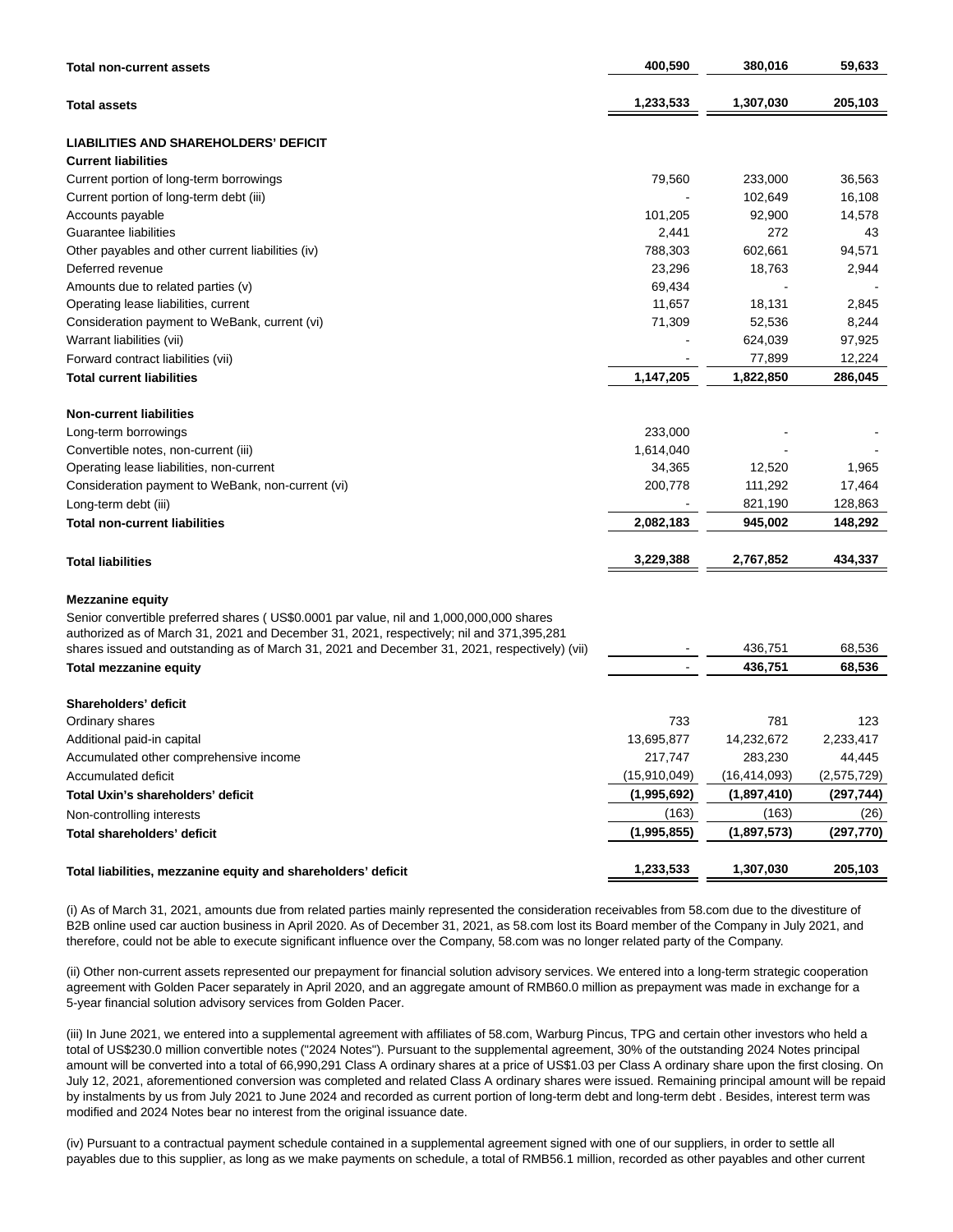liabilities of December 31 2021, will be waived after full payment is made by us. The last payment of RMB50 million will be made on December 31, 2022, and therefore, classified as other payables and other current liabilities. Additionally, we also entered into other supplemental agreement with one supplier in June 2021. The supplemental agreement was fully settled and a total of RMB9.8 million was recorded in other operating income.

(v) Amounts due to related parties mainly represented the advertising and marketing expenses payable to 58.com as of March 31, 2021.

(vi) On July 23, 2020, we entered into a supplemental agreement with WeBank to settle our remaining guarantee liabilities associated with the historically-facilitated loans for WeBank. Pursuant to the supplemental agreement, we will pay an aggregate amount of RMB372 million to WeBank from 2020 to 2025 as guarantee settlement with a maximum annual settlement amount of no more than RMB84 million. Upon the signing of the supplemental agreement, we are also no longer subject to guarantee obligations in relation to our historically-facilitated loans for WeBank under the condition that we make the instalment payments based on the agreed-upon schedule set forth in the supplemental agreement.

On June 21, 2021, we entered into another supplemental agreement with WeBank and under this supplemental agreement a total of RMB48 million instalment payments will be waived (represents present value of RMB42.2 million) immediately upon the effectiveness of this supplemental agreement. The effectiveness of this supplemental agreement is conditioned on the closing of the first tranche of financing with NIO Capital and Joy Capital. The first tranche of financing closed on July 12, 2021 and therefore this supplemental agreement became effective on July 12, 2021, and related waived payment was recorded in other operating income during the quarter ended September 30, 2021.

(vii) In June 2021, we entered into share subscription agreement, respectively, with NIO Capital and Joy Capital for an aggregate investment amount of up to US\$315 million for the subscription of senior convertible preferred shares. The first closing in the amount of US\$ 100 million was completed for the issuance of 291,290,416 senior convertible preferred shares on July 12, 2021. On the same day, we also issued warrants to each of NIO Capital and Joy Capital to purchase up to 240,314,593 senior convertible preferred shares for an aggregate amount of US\$165 million which was included in the aforementioned US\$315 million. According to the relevant guidance, all proceeds received in the first closing was allocated to warrants. Warrants and the second closing contract are recorded as warrant liabilities and forward liabilities, respectively, with subsequent fair value change to be charged into the profit and loss.

The second closing in the amount of US\$50 million is expected to be received within the next twelve months from the first closing date subject to customary closing conditions, out of which US\$27.5 million was received in November 2021 and the corresponding fair value was transferred from forward contract liabilities to mezzanine equity on the same day.

\* Share-based compensation charges from continuing operations included are as follows:

|                            | For the three months ended December 31, |              |      | For the nine months ended December 31, |            |       |
|----------------------------|-----------------------------------------|--------------|------|----------------------------------------|------------|-------|
|                            | 2020<br><b>RMB</b>                      | 2021<br>2020 |      |                                        | 2021       |       |
|                            |                                         | <b>RMB</b>   | US\$ | <b>RMB</b>                             | <b>RMB</b> | US\$  |
| Cost of revenues           |                                         |              |      | 2.149                                  |            |       |
| Sales and marketing        | (10)                                    |              |      | 5.036                                  |            |       |
| General and administrative | 1.826                                   | 4.282        | 672  | (23,608)                               | 13.166     | 2.066 |
| Research and development   |                                         |              |      | (2,091)                                |            |       |

# **Uxin Limited Unaudited Reconciliations of GAAP And Non-GAAP from Continuing Operation Results** (In thousands except for number of shares and per share data)

|                                 | For the three months ended December 31, |                                         |           | For the nine months ended December 31, |                |           |
|---------------------------------|-----------------------------------------|-----------------------------------------|-----------|----------------------------------------|----------------|-----------|
|                                 | 2020                                    | 2021                                    |           | 2020                                   | 2021           |           |
|                                 | <b>RMB</b>                              | <b>RMB</b>                              | US\$      | <b>RMB</b>                             | <b>RMB</b>     | US\$      |
| Loss from continuing operations | (164, 303)                              | (72, 832)                               | (11, 428) | (455, 264)                             | (169, 442)     | (26, 588) |
| Add: Share-based compensation   |                                         |                                         |           |                                        |                |           |
| expenses                        | 1,816                                   | 4,282                                   | 672       | (18, 514)                              | 13,166         | 2,066     |
| - Cost of revenues              |                                         |                                         |           | 2,149                                  |                |           |
| - Sales and marketing           | (10)                                    |                                         |           | 5,036                                  |                |           |
| - General and administrative    | 1,826                                   | 4,282                                   | 672       | (23,608)                               | 13,166         | 2,066     |
| - Research and development      | $\overline{\phantom{a}}$                |                                         | ٠         | (2,091)                                | $\blacksquare$ |           |
| Non-GAAP adjusted loss from     |                                         |                                         |           |                                        |                |           |
| continuing operations           | (162,487)                               | (68, 550)                               | (10, 756) | (473,778)                              | (156, 276)     | (24, 522) |
|                                 |                                         | For the three months ended December 31, |           | For the nine months ended December 31, |                |           |
|                                 | 2020                                    | 2021                                    |           | 2020                                   | 2021           |           |
|                                 | <b>RMB</b>                              | <b>RMB</b>                              | US\$      | <b>RMB</b>                             | <b>RMB</b>     | US\$      |